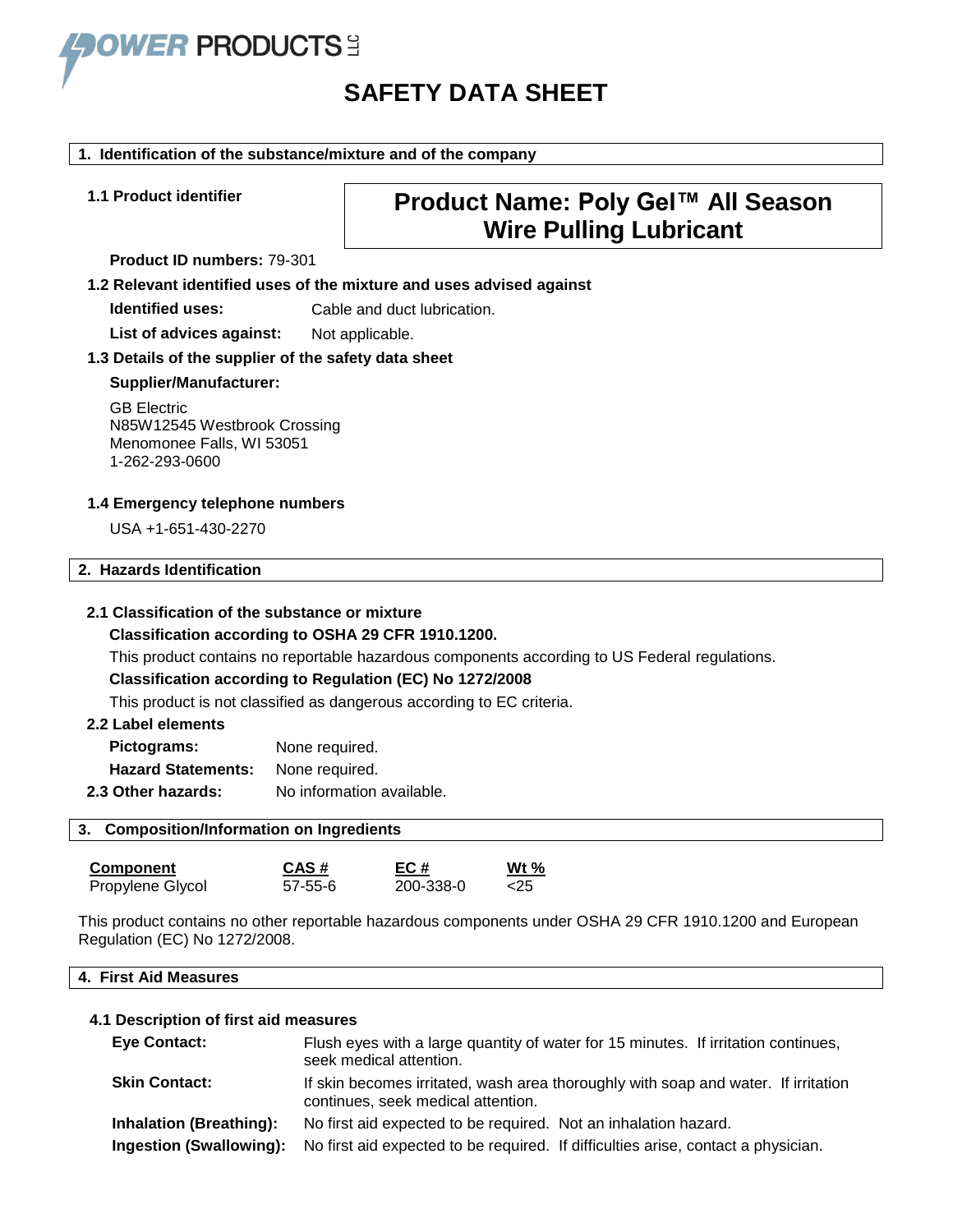#### **4.2 Most important symptoms and effects, both acute and delayed**

Aside from information above, no additional symptoms and effects are anticipated.

# **4.3 Indication of immediate medical attention and special treatment needed.**

No information available.

#### **5. Firefighting Measures**

#### **5.1 Extinguishing media:**

Does not apply.

# **5.2 Special hazards arising from the substance or mixture Hazardous decomposition and by-products:** High temperature steam, potentially carbon monoxide and carbon dioxide.

#### **5.3 Advice for firefighters**

Sealed container can build up pressure when exposed to high heat. Cool containers with water.

#### **6. Accidental Release Measures**

#### **6.1 Personal precautions, protective equipment and emergency procedures:**

Lubricant is extremely slippery. It should be washed, swept, or squeegeed from floor using wet mops.

#### **6.2 Environmental precautions:**

Outside, spills should be covered with sand, dirt, gravel or calcium chloride.

#### **6.3 Methods materials for containment and cleaning up:**

Oxidizing agents, such as household bleach, can be used to eliminate the slippery character.

#### **6.4 Reference to other sections:**

Refer to Sections 4, 5, 8, and 13 for more information.

#### **7. Handling and Storage**

#### **7.1 Precautions for safe handling**

Avoid spills and clean them up immediately when they occur. Product is very slippery. For industrial or professional use only.

#### **7.2 Conditions for safe storage, including incompatibilities**

Keep product containers closed when not in use.

#### **7.3 Specific end uses**

See technical data sheet on this product for further information.

#### **8. Exposure Controls / Personal Protection**

#### **8.1 Control parameters**

**Exposure limits and recommendations:** None

#### **8.2 Exposure controls**

#### **Respiratory protection:**

Normal ventilation is adequate.

#### **Protective gloves:**

For repeated or prolonged skin contact, the use of impermeable gloves is recommended to prevent drying and possible irritation.

#### **Eye protection:**

Safety glasses recommended.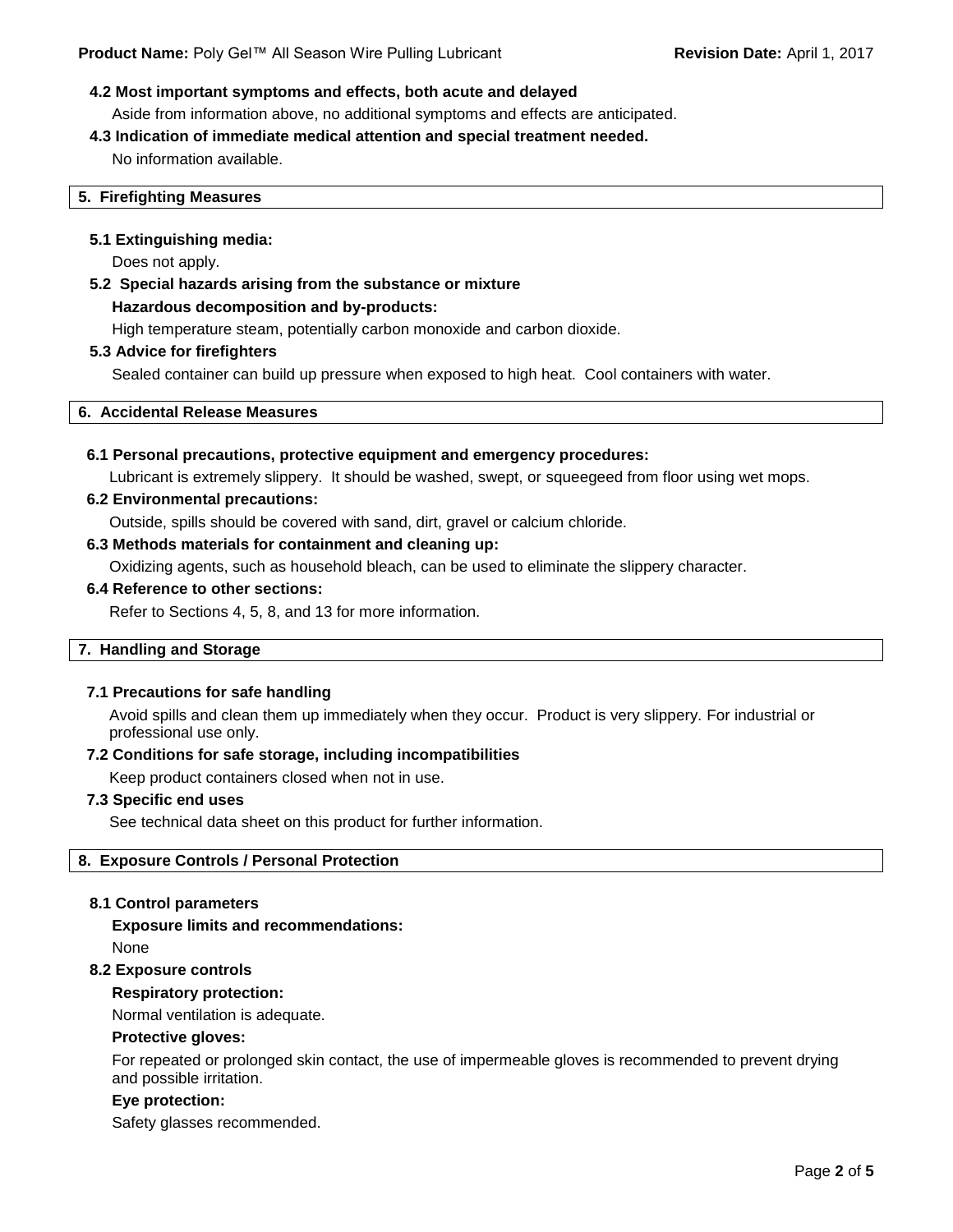#### **9. Physical and Chemical**

|  |  |  |  | 9.1 Information of basic physical and chemical properties |  |
|--|--|--|--|-----------------------------------------------------------|--|
|--|--|--|--|-----------------------------------------------------------|--|

| Appearance:                                               | Light green gel.                |
|-----------------------------------------------------------|---------------------------------|
| Odor threshold:                                           | Not Available                   |
| pH:                                                       | 6.5 to 8.5                      |
| <b>Freezing point:</b>                                    | $\sim$ 18°F (-8°C)              |
| <b>Boiling point:</b>                                     | $\sim$ 212°F (100°C)            |
| <b>Flash point:</b>                                       | None                            |
| <b>Evaporation rate:</b>                                  | Not available                   |
| Flammability (solid, gas):<br>Upper/lower flammability or | Product is not flammable        |
| explosive limits:                                         | Does not apply                  |
| Vapor pressure:                                           | 18mm Hg @ 72°F (22°C)           |
| Vapor density (Air = $1$ ):                               | $0.9 - 1.1$                     |
| Specific gravity ( $H_2O = 1$ ):                          | 1.01                            |
| <b>Solubility in water:</b>                               | <b>Dilutes</b>                  |
| <b>Partition coefficient: n-</b>                          |                                 |
| octanol/water:                                            | Not available                   |
| <b>Auto-ignition temperature:</b>                         | Does not apply                  |
| <b>Decomposition temperature:</b>                         | Not available                   |
| <b>Viscosity:</b>                                         | 70,000 - 110,000 cps. @ 10 rpm. |
| <b>9.2 Other Information</b>                              |                                 |
| Volatiles (Weight %):                                     | 97%                             |
| <b>VOC Content:</b>                                       | 200 g/l                         |

#### **10. Stability and Reactivity**

#### **10.1 Reactivity:**

No dangerous reaction known under conditions of normal use.

#### **10.2 Chemical stability:**

Stable

#### **10.3 Possibility of hazardous reactions:**

None known.

#### **10.4 Conditions to avoid:**

None known.

#### **10.5 Incompatible materials :**

Avoid materials that react with water.

#### **10.6 Hazardous decomposition products:**

Carbon dioxide, carbon monoxide.

## **11. Toxicological Information**

#### **11.1 Information on toxicological effects:**

# **Acute toxicity**

# **Eye contact:**

Direct eye contact may cause eye irritation. This irritation is minimal and expected to be transient.

# **Skin contact:**

This product has low skin irritation potential. There is no dermal toxicity hazard.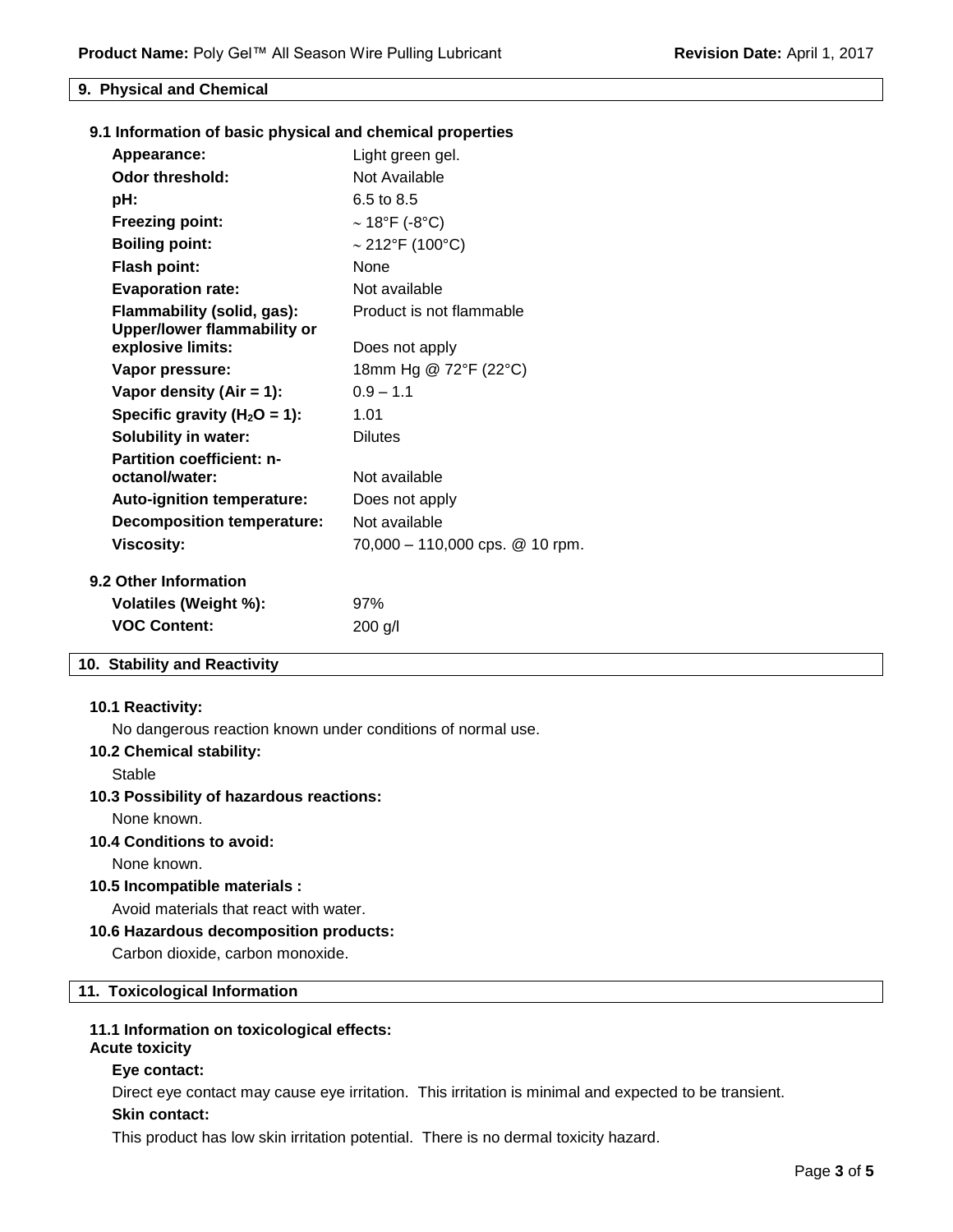| <b>Irritation and Sensitization Potential:</b>         |                                                                                                                                         |
|--------------------------------------------------------|-----------------------------------------------------------------------------------------------------------------------------------------|
|                                                        | This product has low skin irritation potential. It is not a sensitizer.                                                                 |
| <b>Inhalation (Breathing):</b>                         |                                                                                                                                         |
| No inhalation hazard expected with water vapor.        |                                                                                                                                         |
| Ingestion:                                             |                                                                                                                                         |
| Very low ingestion hazard.                             | Based on ingredients, $LD_{50}$ (rat) is estimated to be well over 50 g/kg.                                                             |
| <b>Aspiration hazard</b>                               |                                                                                                                                         |
| Not an aspiration hazard.                              |                                                                                                                                         |
| <b>Chronic Exposure:</b>                               |                                                                                                                                         |
| <b>Reproductive Toxicity:</b>                          | Not Available                                                                                                                           |
| <b>Mutagenicity:</b>                                   | Not Available                                                                                                                           |
| Teratogenicity:                                        | Not Available                                                                                                                           |
| <b>Toxicologically Synergistic</b><br><b>Products:</b> | Not Available                                                                                                                           |
| <b>Carcinogenic Status:</b>                            | This substance has not been identified as a carcinogen or probable<br>carcinogen by NTP, IARC, or OSHA, nor have any of its components. |

#### **12. Ecological Information**

| <b>12.1 Ecotoxicity:</b>                           | No information available.                                                      |
|----------------------------------------------------|--------------------------------------------------------------------------------|
| 12.2 Persistence and degradability:                | No information available.                                                      |
| 12.3 Bioaccumulation potential:                    | No information available                                                       |
| 12.4 Mobility in soil:                             | No information available.                                                      |
| 12.5 Results of PBT and vPvB<br><b>Assessment:</b> | This product is not, nor does it contain a substance that is a PBT or<br>vPvB. |
| 12.6 Other adverse effects:                        | None known.                                                                    |
|                                                    |                                                                                |

## **13. Disposal Considerations**

Dispose of product in accordance with National and Local Regulations.

### **14. Transport Information**

| <b>UN Number:</b>               | Not Listed     |
|---------------------------------|----------------|
| <b>UN Proper shipping name:</b> | Not Applicable |
| Transport hazard class(es):     | Not Applicable |
| Packing group:                  | Not Applicable |
| <b>Environmental hazards:</b>   | None known     |
| <b>Special precautions:</b>     | None known     |
| TDG:                            | Not Regulated  |
| <b>ICAO/IATA-DGR:</b>           | Not Regulated  |
| IMDG:                           | Not Regulated  |
| <b>ADR/RID:</b>                 | Not Regulated  |

#### **15. Regulatory Information**

#### **USA Federal and State**

All components are listed on the TSCA inventory.